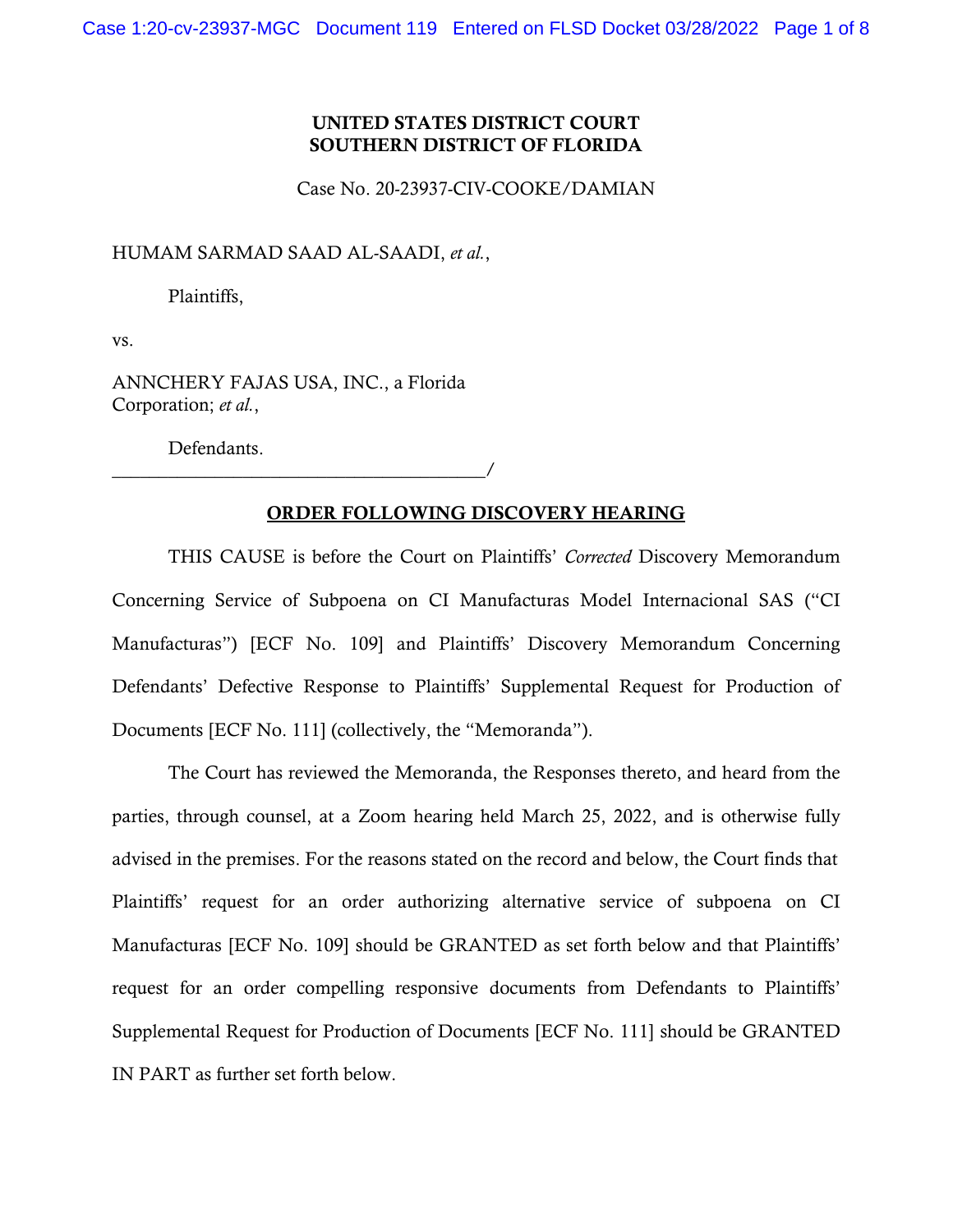# I. PLAINTIFFS' REQUEST TO SERVE A SUBPOENA ON COLOMBIAN ENTITY CI MANUFACTURAS BY EMAIL [ECF No. 109].

Plaintiffs, Humam Sarmad Al-Saadi and Celebrities Center for General Trading Company, Limited ("Plaintiffs"), seek an order authorizing alternative service of a subpoena on non-party, CI Manufacturas, through its principal, Yerone Labroudette, both located in Colombia, via email. Plaintiffs assert that CI Manufacturas has engaged in electronic communications with the Parties and other third parties involved in this action using the email address proposed and that it has documents and information relevant to the claims in this lawsuit that Plaintiffs have been unable to obtain through other sources. Therefore, Plaintiffs seek to serve CI Manufacturas, through its principal, Mr. Labroudette, with the subpoena, attached to the *Corrected* Memorandum [ECF No. 109] as Exhibit 1, by email at the address: gerencia@annchery.com.co.

#### *A. Law Governing Service of Subpoena on Foreign Entity Located Abroad*.

Service of a subpoena on a non-party is generally governed by Federal Rule of Civil Procedure 45. However, Rule 45 does not address service of a subpoena on a foreign entity located outside the United States, and, therefore, courts in this and other federal circuits have determined that Rule 4(h)(2), governing service of process on foreign entities, provides the means by which subpoenas may be served under such circumstances. *See, e.g.*, *Wakefield v. City of Pembroke Pines*, No. 05-61536, 2006 WL 8453004, at \*1 (S.D. Fla. June 8, 2006) ("Because Rule 45 does not specify what constitutes personal service on a corporation, courts looks to [Rule 4] for guidance."); *see also Sanchez Y Martin, S.A. de C.V. v. Dos Amigos, Inc*., No. 17CV1943, 2018 WL 2387580, at \*3 (S.D. Cal. May 24, 2018) ("Rule 45 does not specify what constitutes personal service on a corporation in the United States or in a foreign country. To fill this gap, courts have relied upon the service of process requirements on corporations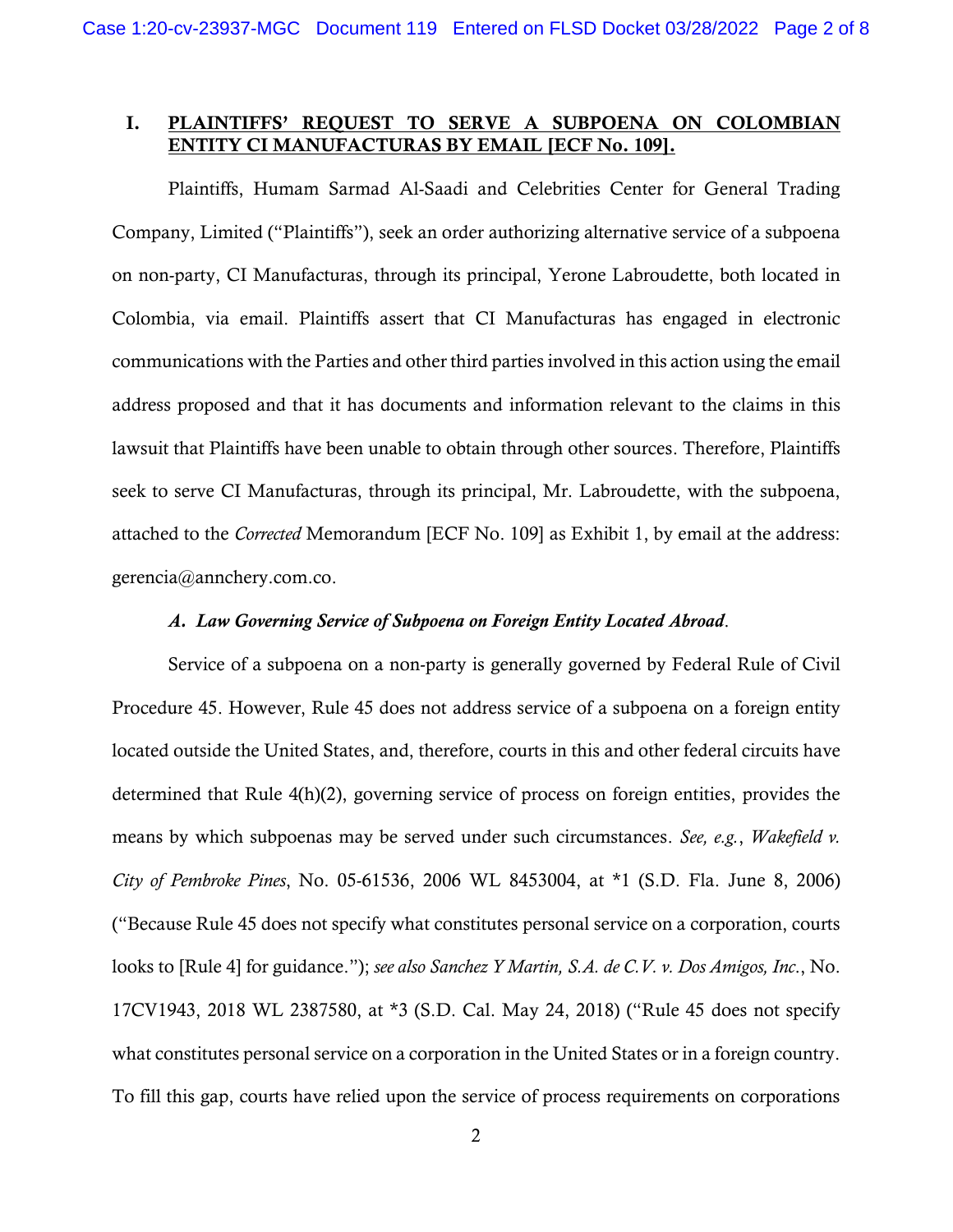set forth in Rule 4 of the Federal Rules of Civil Procedure."); *Paisley Park Enters., Inc. v. Boxill*, No. 17-1212, 2019 WL 1036059, at \*3 (D. Minn. Mar. 5, 2019) (same); *Ott v. City of Milwaukee*, 682 F.3d 552, 557 (7th Cir. 2012) (holding that Rule 45 authorizes service of a subpoena by certified mail based on comparison to Rule 4); *In re Subpoena to VaughnPerling*, No. 19-mc-00083, 2019 WL 8012372, at \*4 (C.D. Cal. Dec. 2, 2019) ("[T]he court sees no policy distinction between Rules 4, 5 and 45, such that service other than personal service should be sufficient under the first two but not the third." (quoting *Green v. Baca*, No. 02-04744, 2005 WL 283361, at \*1 n.1 (C.D. Cal. Jan. 31, 2005))).

Rule 4(h) of the Federal Rules of Civil Procedure, which governs service on a corporation or other business entity, provides: "Unless federal law provides otherwise or the defendant's waiver has been filed, a domestic or foreign corporation . . . must be served . . . at a place not within any judicial district of the United States, in any manner prescribed by Rule 4(f) for serving an individual, except personal delivery under  $(f)(2)(C)(i)$ ." A foreign corporation can therefore be served pursuant to Rule 4(f)(3). Service may be accomplished under Rule 4(f)(3) as long as it is (i) ordered by the court, and (ii) not prohibited by an international agreement. *See U.S. Commodity Futures Trading Comm'n v. Aliaga,* 272 F.R.D. 617, 619 (S.D. Fla. 2011) (Cooke, J.).

Here, Plaintiffs seek an order from this Court permitting service of a subpoena for production of documents on a Colombian entity located in Colombia and assert that such service is not prohibited by any international agreement. Colombia is a signatory to The Hague Convention on the Service Abroad of Judicial and Extrajudicial Documents in Civil or Commercial Matters and has not objected to Article 10(a) of the Convention, which provides that service of judicial documents may be effectuated by mail. *See Setai Hotel*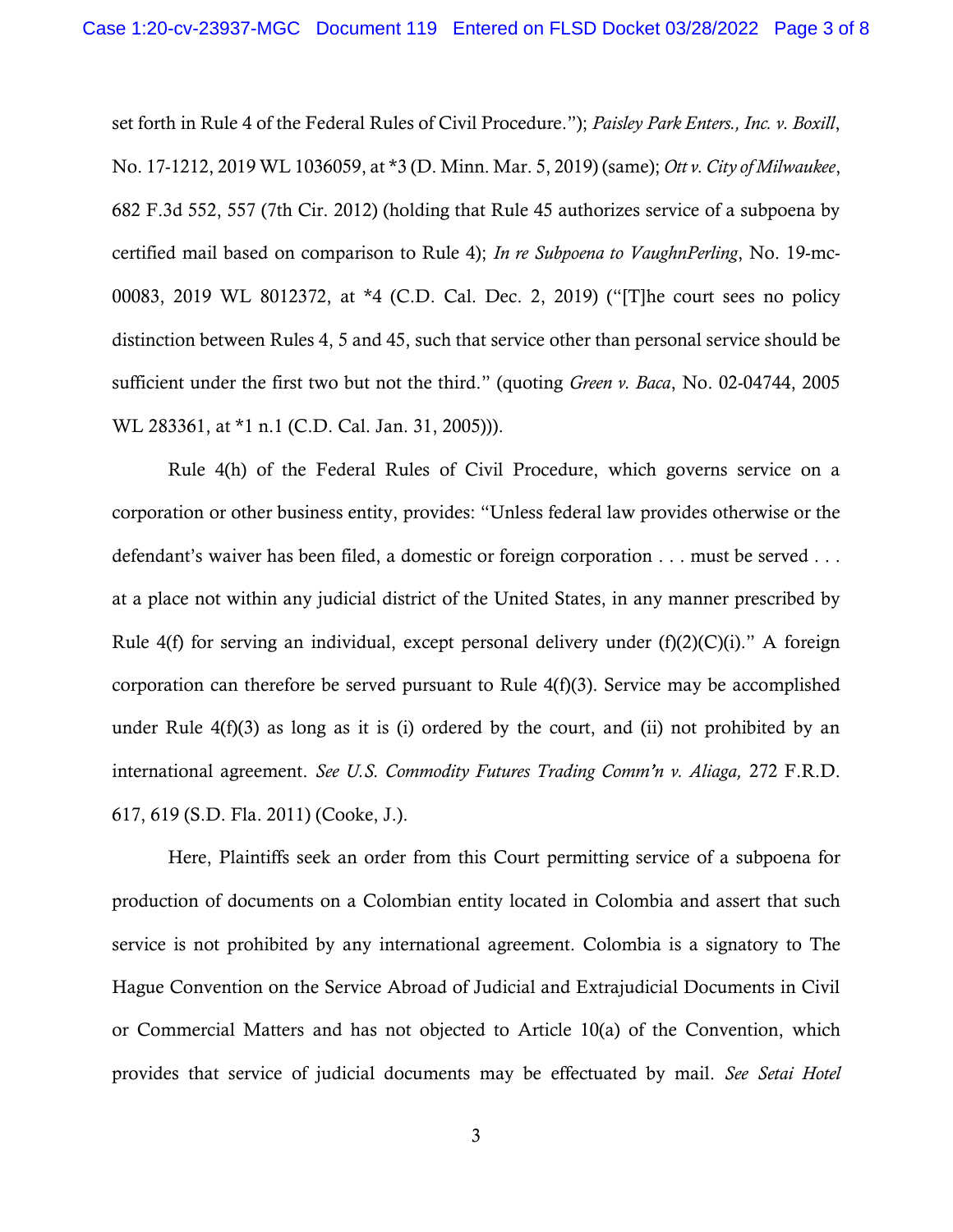*Acquisition, LLC v. Miami Beach Luxury Rentals, Inc.*, No. 16-21296, 2016 WL 8677230, at \*4 (S.D. Fla. Oct. 14, 2016). Courts in this District have interpreted these provisions to permit service on a foreign entity by alternative means, including email. *See, e.g.*, *Aliaga*, 272 F.R.D. at 620 (authorizing service by email to a foreign entity in the Dominican Republic) (Cooke, J.). Indeed, Courts in this District have previously permitted such service by alternative means on individuals residing in Colombia. *See Setai Hotel*, 2016 WL 8677230, at \*3–4.

With these authorities in mind, this Court finds that service of the subpoena may be accomplished on CI Manufacturas under Rule 4(f)(3). The next consideration, then, is whether Plaintiffs may accomplish such service by email given the circumstances presented.

"[T]he decision to issue an order allowing service by alternate means lies solely within the discretion of the district court." *Chanel, Inc. v. Lin*, No. 08–23490, 2009 WL 1034627, at \*1 (S.D. Fla. Apr. 16, 2009) (citing *Prewitt Enters., Inc. v. Org. of Petroleum Exporting Countries*, 353 F.3d 916, 921 (11th Cir. 2003)). The issue for the Court is whether service by email comports with due process. Due process requires only that an alternative method of service "be reasonably calculated to provide notice and an opportunity to respond." *U.S. Commodity Futures Trading Comm'n v. Rubio*, No. 12-22129, 2012 WL 3614360, at \*2 (S.D. Fla. Aug. 21, 2012) (citing *Rio Props., Inc. v. Rio Int'l Interlink*, 284 F.3d 1007, 1017 (9th Cir. 2002)); *Mullane v. Cent. Hanover Bank & Tr. Co*., 339 U.S. 306, 314 (1950)). "After evaluating the specifics of each case, the courts of this District have found service by email to comport with due process on a number of occasions." *Rubio*, 2012 WL 3614360, at \*2 (citing cases); *see also Setai Hotel*, 2016 WL 8677230, at \*3–4.

When determining whether email service comports with due process, courts consider whether such alternative service is the "most likely means of communication to reach" the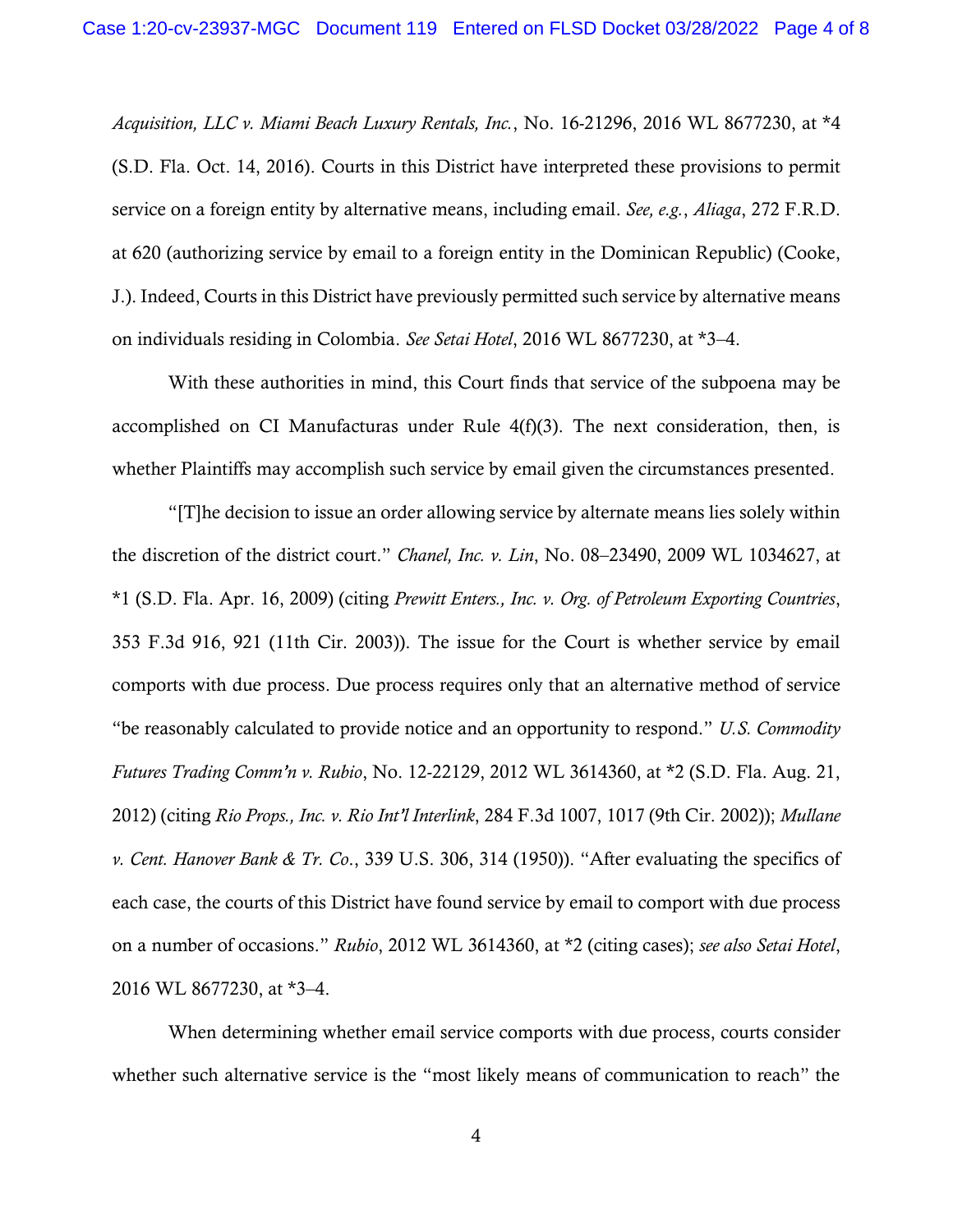foreign entity or individual to be served. *North Face Apparel Corp. v. 4usedtrailers.com*, No. 18- 61329, 2018 WL 4844250, at \*3 (S.D. Fla. June 25, 2018) (holding that service by email was proper when plaintiff showed that the defendants were "likely reached" by e-mails that were "were not returned as undeliverable"). Thus, where the party seeking to serve a subpoena by email has demonstrated that the foreign entity has used the particular email address to conduct business or engage in communications relevant to the matters at issue in the lawsuit, service by way of the email address is most likely to provide notice to the foreign entity and, therefore, comport with due process.

This Court has also found that a party does not have to attempt other forms of service before requesting leave for alternative service under Rule 4(f)(3). *See Brookshire Bros., Ltd., v. Chiquita Brands Int'l, Inc.*, No. 05-21962, 2007 WL 1577771 (S.D. Fla. May 31, 2007) (Cooke, J.) ("[C]ertainly Rule 4(f)(3) includes no qualifiers or limitations which indicate its availability only after attempting service of process by other means." (quoting *Rio Props.*, 284 F.3d at 1015)).

Based on the foregoing, the undersigned finds that Plaintiffs may effectuate service of the subpoena on CI Manufacturas by email and that Plaintiffs have demonstrated that service using the email address gerencia@annchery.com.co comports with due process requirements.

# II. PLAINTIFFS' REQUEST TO COMPEL DEFENDANTS TO PROVIDE ADDITIONAL RESPONSIVE DOCUMENTS TO DISCOVERY REQUESTS [ECF No. 111].

Plaintiffs also seek an order compelling Defendants to provide responsive documents to Plaintiffs' Supplemental (Second) Request for Production of Documents, dated January 26, 2022. [ECF No. 111]. Plaintiffs raise three general issues in their Memorandum: (1) Defendants have not provided all responsive documents; (2) Defendants have not provided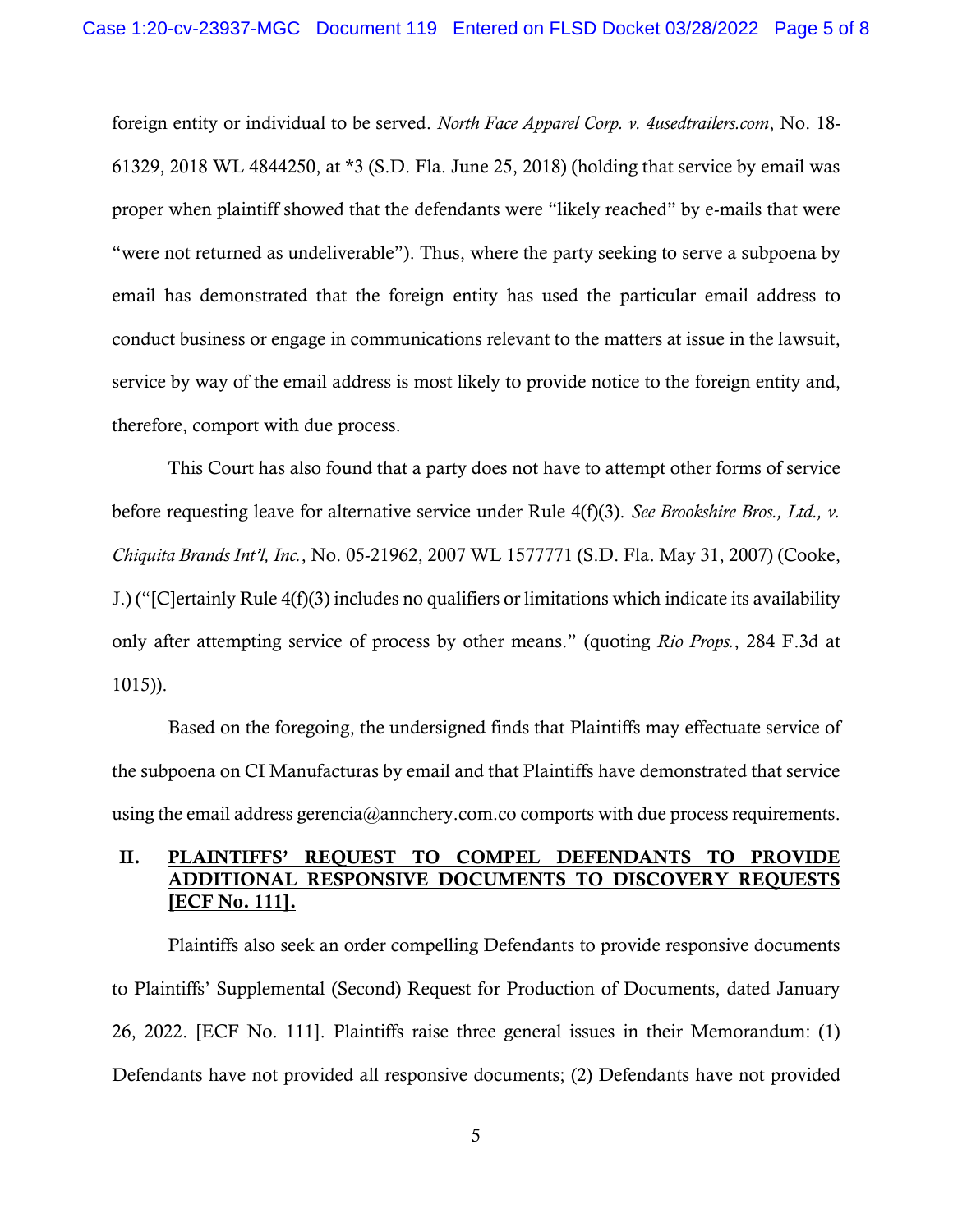documents in native format; and (3) Defendants have improperly designated documents as "Attorneys Eyes Only." At the March 25, 2022, hearing, Defendants proffered they are making their best efforts to continue a rolling production of the responsive documents to Plaintiffs' Supplemental Requests for Production. Defendants also indicated they are in the process of collecting documents in native format for production to Plaintiffs.

After considering the Parties' Memoranda and hearing from the Parties at the March 25, 2022, hearing, the Court made the following findings, further detailed on the record at the hearing: Defendants shall produce all responsive documents, in its possession, custody, or control, and consistent with this Court's November 29, 2021, Order Granting Motion to Compel [ECF No. 58], to Plaintiffs' Supplemental Request for Production Numbers 3, 4, 9, and 10 no later than fourteen (14) days from the date of this Court's *ore tenus* rulings on March 25, 2022. However, in light of Defendants' representation that there are no documents responsive to Request Number 15, Plaintiffs' request as to Number 15 is moot. Further, Defendants are admonished to produce all responsive documents sooner as they are available.

### **CONCLUSION**

Accordingly, for the reasons stated on the record at the March 25, 2022, hearing, and above, it is hereby

ORDERED and ADJUDGED that Plaintiffs' *Corrected* Discovery Memorandum Concerning Service of Subpoena on CI Manufacturas Model Internacional SAS ("CI Manufacturas") [ECF No. 109] is GRANTED.

Defendants' objections to service of the subpoena on CI Manufacturas are overruled. Plaintiffs are authorized to serve non-party, CI Manufacturas, with the subpoena, attached to Plaintiffs' *Corrected* Memorandum [ECF No. 109, at 8], by email at the address:

6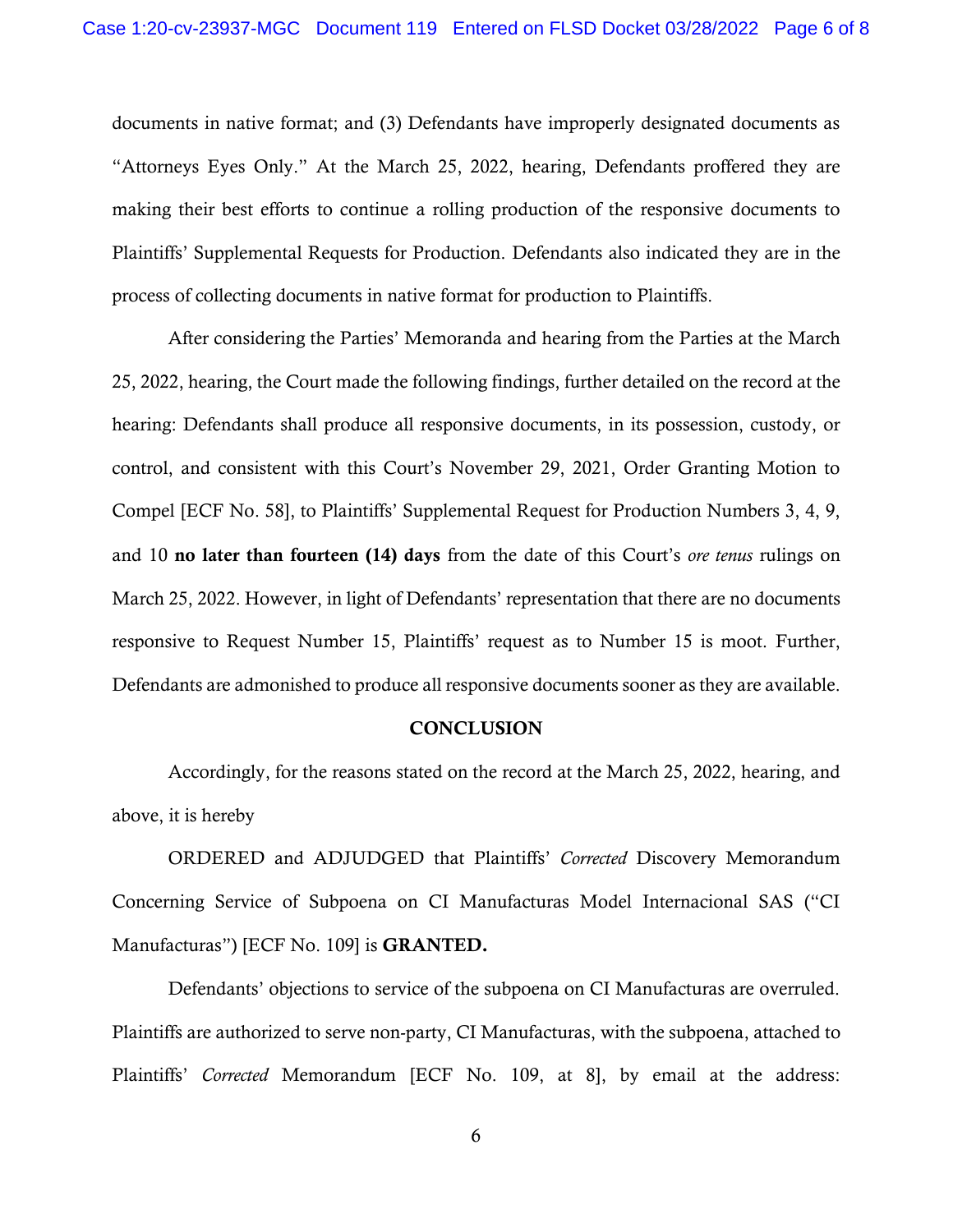gerencia@annchery.com.co. Within ten (10) days of the date of this Order, Plaintiffs shall file a certified statement showing the date and manner of service pursuant to Federal Rule of Civil Procedure 45(b)(4) confirming that alternative service of the subpoena has been effectuated in accordance with the foregoing. It is further

ORDERED and ADJUDGED that Plaintiffs' Discovery Memorandum Concerning Defendants' Defective Response to Plaintiffs' Supplemental Request for Production of Documents [ECF No. 111] is GRANTED IN PART.

Defendants shall produce all responsive documents, in their possession, custody, or control, and consistent with this Court's November 29, 2021, Order Granting Motion to Compel [ECF No. 58], to Plaintiffs' Supplemental Request for Production Numbers 3, 4, 9, and 10 no later than April 8, 2022. Defendants are admonished to produce the responsive documents sooner absent prior agreement. Plaintiffs' request for an order compelling responsive documents to its Supplemental Request for Production Number 15 is DENIED AS MOOT as Defendants stated that no documents responsive to this request exist.

Defendants shall produce all responsive documents, including email attachments, in native format pursuant to Paragraph 11 of Plaintiffs' Supplemental Request for Production of Documents **no later than April 8, 2022**. Again, Defendants are admonished to produce the responsive documents sooner as they are available.

Pursuant to the Parties' agreement and this Court's February 24, 2022 Order [ECF No. 99], Plaintiffs shall produce all outstanding responsive documents to Defendants' remaining Requests for Production no later than March 30, 2022. It is further

7